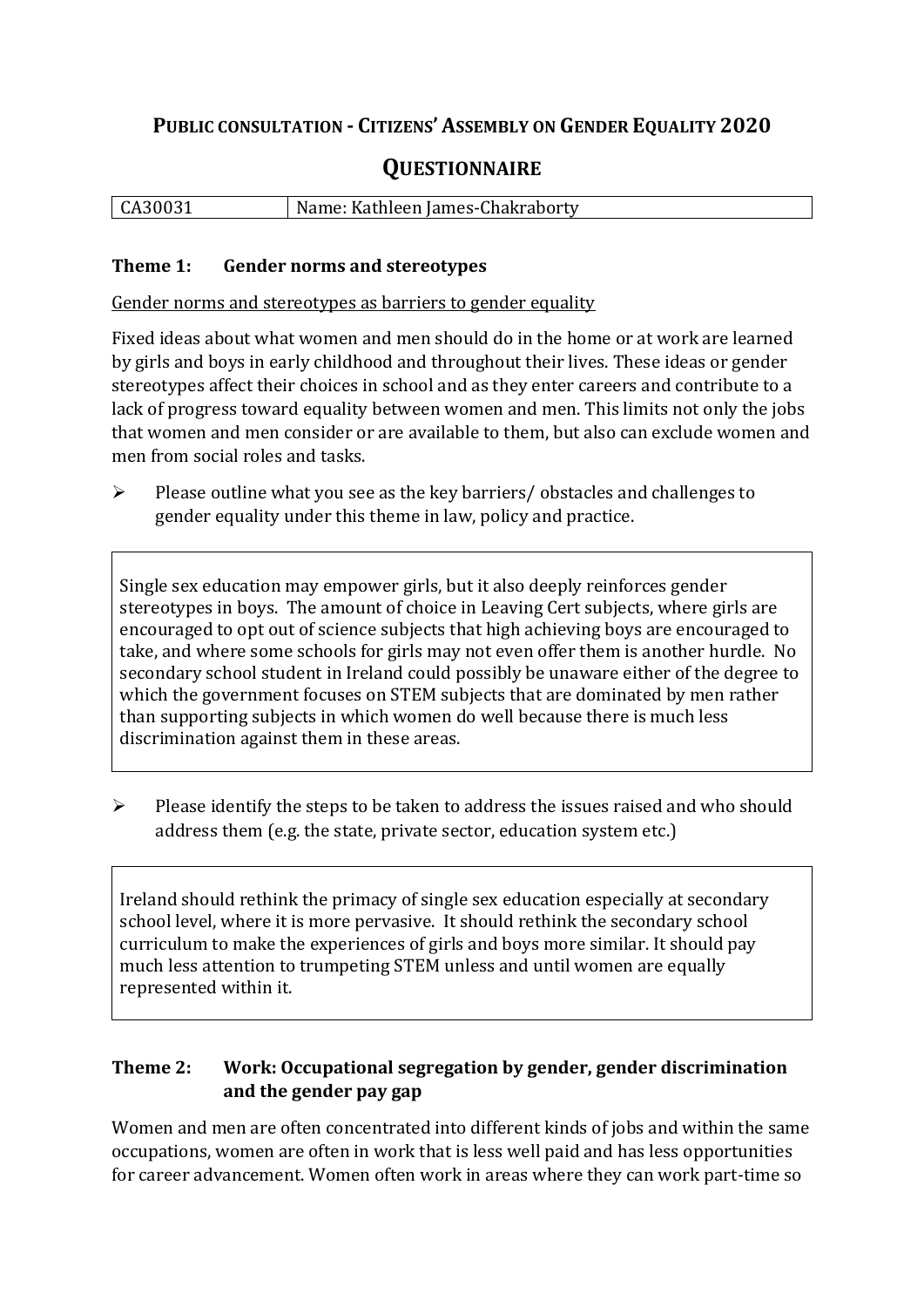as to fit in with their caring responsibilities. While many men work in low paid jobs, many professions dominated by women are also low paid, and professions that have become female-dominated have become lower paid. This worsens the gender pay gap (the average difference between the wages of women and men who are working).

 $\triangleright$  Please outline what you see as the key barriers/ obstacles and challenges to gender equality under this theme in law, policy and practice.

First, all caring responsibilities, including providing child care, need to be deeply valued by the society. Second much more emphasis should be put on making it possible to part-time, especially for short stages within a career, regardless of whether the job is a private or public one. Culture is an often overlooked example of an area that is increasingly female dominated, and so women artists are asked to work for little or nothing..

 $\triangleright$  Please identify the steps to be taken to address the issues raised and who should address them (e.g. the state, private sector, education system etc.)

We should look to France for childcare, and to Scandinavia for example of other care being funded in part by the state outside the home and in part by the state inside the home. The entire government and society should pay as much attention to funding culture as supporting STEM areas. These are key to our humanity.

## **Theme 3. Care, paid and unpaid, as a social and family responsibility**

Care -- the social responsibility of care and women and men's co responsibility for care, especially within the family

Women remain disproportionately responsible for unpaid care and often work in poorly paid care work. For working parents or [lone parents,](https://aran.library.nuigalway.ie/bitstream/handle/10379/6044/Millar_and_Crosse_Activation_Report.pdf?sequence=1&isAllowed=y) balancing paid work with parenting and or caring for older and dependent adults presents significant challenges. Women are [most disadvantaged by these challenges,](https://eige.europa.eu/gender-equality-index/game/IE/W) yet men also suffer from lack of opportunities to share parenting and caring roles. Despite recent legislation and policy initiatives to support early years parental care, [inequalities in the distribution of unpaid](https://www.ihrec.ie/app/uploads/2019/07/Caring-and-Unpaid-Work-in-Ireland_Final.pdf)  [care](https://www.ihrec.ie/app/uploads/2019/07/Caring-and-Unpaid-Work-in-Ireland_Final.pdf) continue between women and men. The cost of childcare has been identified as a particular barrier to work for women alongside responsibilities of caring for older relatives and dependent adults.

➢ Please outline what you see as the key barriers/ obstacles and challenges to gender equality under this them in law, policy and practice.

Childcare in Ireland is too expensive and too often provided by people with inadequate training and support. The same is true of other kinds of care, right up through the lack of funding for what is usually excellent hospice care. Boys need to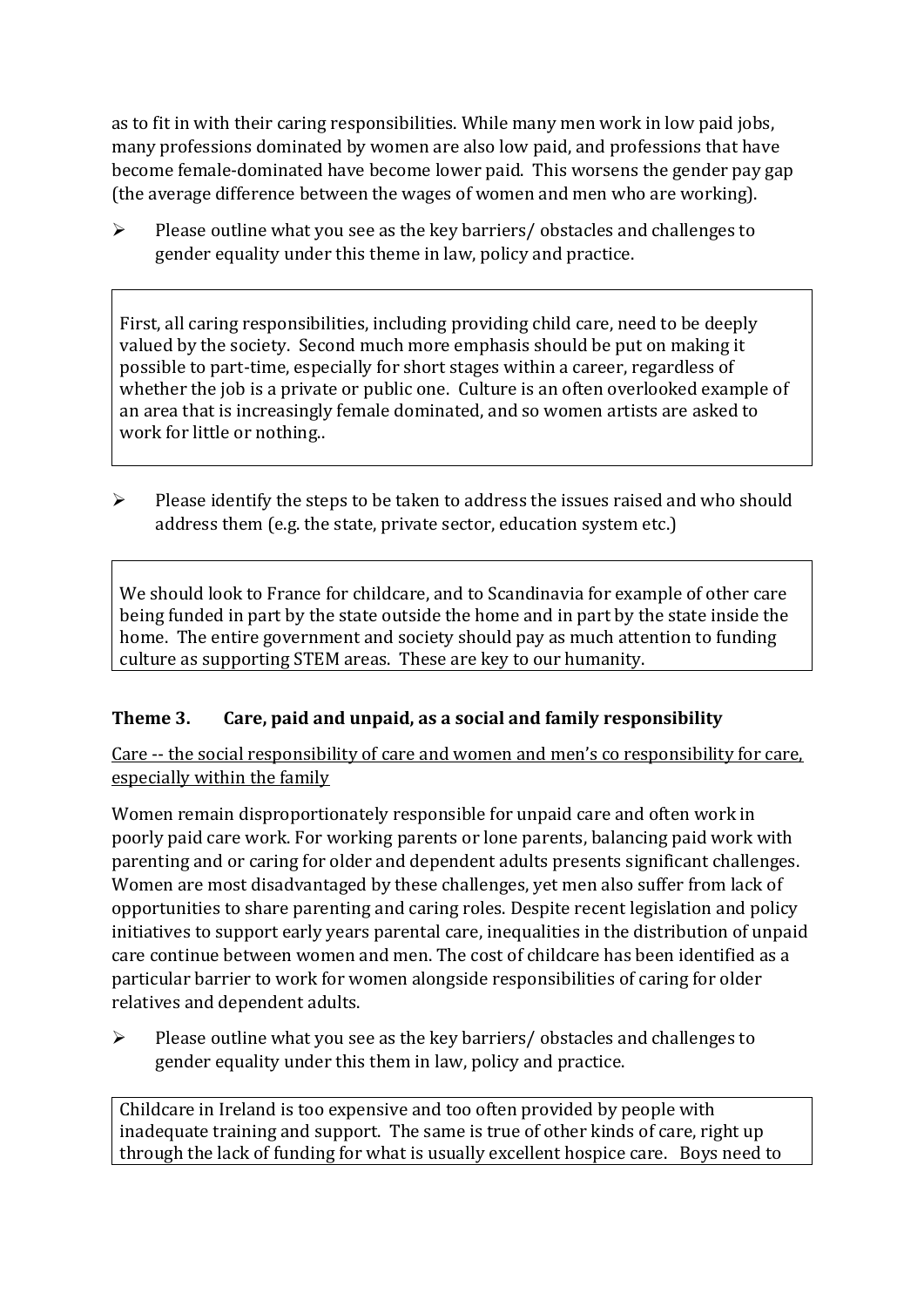be socialised and men rewarded to think that caring responsibilities should be shared equally.

 $\triangleright$  Please identify the steps to be taken to address the issues raised and who should address theme (e.g. the state, private sector, education system etc.)

The state should provide professional child care for free as is the case in some European countries. It should invest much more in all other forms of care. Part time and temporary career breaks should be equally available to men and women to facilitate temporary caring arrangements without long term penalties to careers. From primary school on up, models of equitably shared caring should be displayed and rewarded.

#### **Theme 4: Women's access to, and representation in, public life and decision making**

Ensure women's participation and representation in decision-making and leadership in the workplace, political and public life

Women are systematically underrepresented in leadership in [economic](https://eige.europa.eu/gender-equality-index/2019/compare-countries/power/2/bar) and [political](https://eige.europa.eu/gender-equality-index/2019/compare-countries/power/1/bar)  [decision-](https://eige.europa.eu/gender-equality-index/2019/compare-countries/power/1/bar)making. Despite the introduction of a candidate gender quota (through the system of party funding) for national political office, and [initiatives](https://betterbalance.ie/) to support women's access to corporate decision-making roles, men continue to dominate leadership positions. There are also issues to be considered around how media represents women and men.

➢ Please outline what you see as the key barriers/ obstacles and challenges to gender equality under this theme in law, policy and practice.

In my own field of higher education, scholarship has shown that the main reason women do not go up for leadership positions is that they strongly disagree with the masculinist way in which institutions are being run. A larger obstacle across the society is the way in which we define leadership in terms of masculinist attributes. The Dail needs a creche, in which male as well as female TDs and their staff could put their children, and we need to see many more photos and much more discussion of leaders framed in terms of their caring responsibilities.

 $\triangleright$  Please identify the steps to be taken to address the issues raised and who should address them (e.g. the state, private sector, education system etc.)